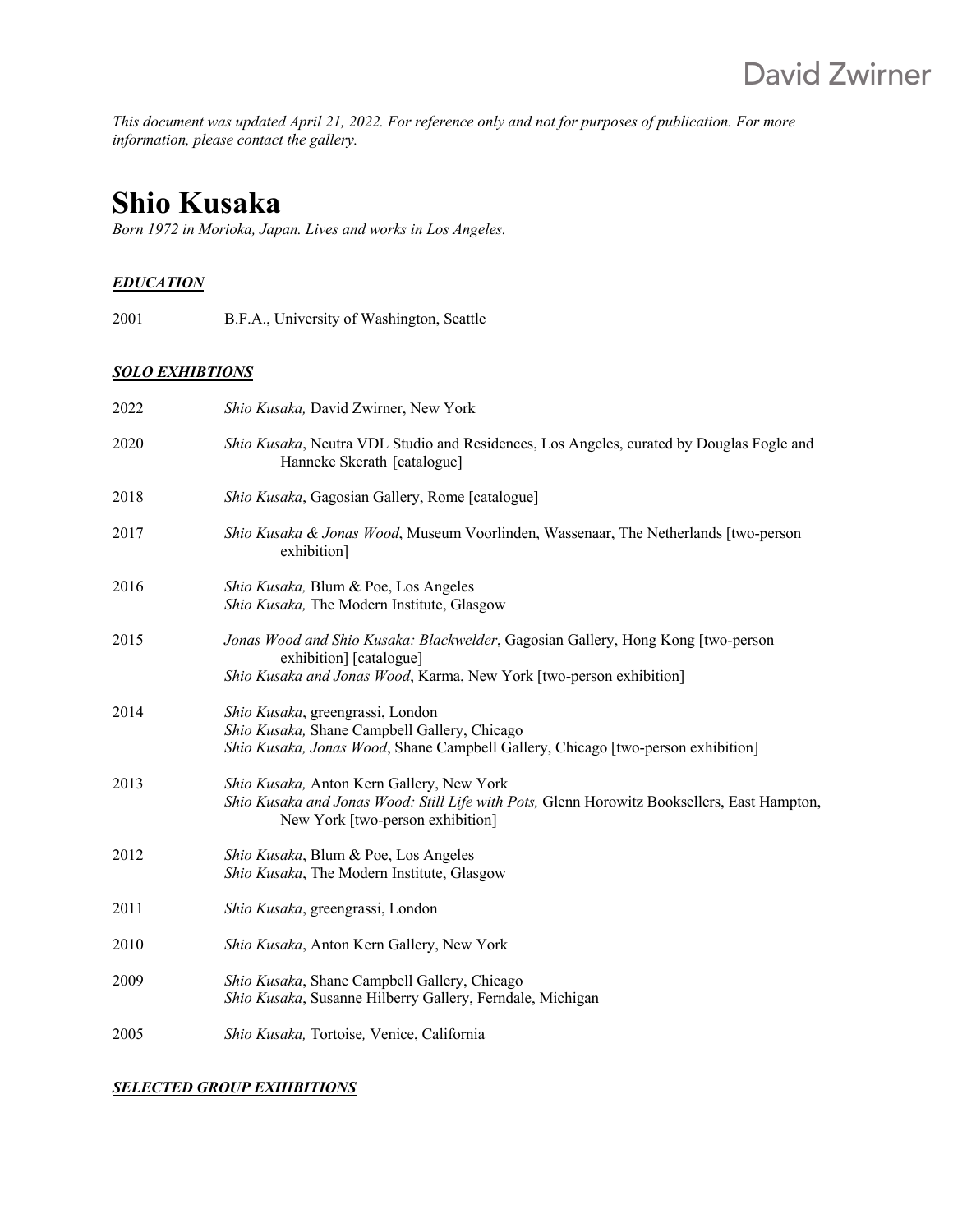| 2022      | Vessels, David Zwirner, London                                                                                                                                                                                                                                                                                                                                                                                                                                                                                                                                                                    |
|-----------|---------------------------------------------------------------------------------------------------------------------------------------------------------------------------------------------------------------------------------------------------------------------------------------------------------------------------------------------------------------------------------------------------------------------------------------------------------------------------------------------------------------------------------------------------------------------------------------------------|
| 2021      | Yakimono, Taka Ishii Gallery, Tokyo                                                                                                                                                                                                                                                                                                                                                                                                                                                                                                                                                               |
| 2019-2022 | Making Knowing: Craft in Art, 1950-2019, Whitney Museum of American Art, New York                                                                                                                                                                                                                                                                                                                                                                                                                                                                                                                 |
| 2020      | 20/20, David Zwirner, New York<br>Pacific Coast Highway, Galeria Mascota, Aspen                                                                                                                                                                                                                                                                                                                                                                                                                                                                                                                   |
| 2018      | Close at Hand: Modern and Contemporary Sculpture, Gagosian Gallery, San Francisco<br>Fire and Clay, Gagosian Gallery, Geneva, Switzerland                                                                                                                                                                                                                                                                                                                                                                                                                                                         |
| 2017      | Hill People, Darrow Contemporary at Performance Ski, Aspen<br>Recent Acquisitions in Asian Art, Allen Memorial Art Museum, Oberlin College, Oberlin, Ohio<br>[collection display]                                                                                                                                                                                                                                                                                                                                                                                                                 |
| 2016      | Mir ist das Leben lieber, I Prefer Life, Collection Reydan Weiss, Museum Weserburg, Bremen<br>[collection display]<br>ALL RIGHT, Redling Fine Art, Los Angeles<br>Going Public: The Napoleone Collection, International Art Collectors in Sheffield, Museum<br>Sheffield, Graves Gallery, England [itinerary: Touchstones Rochdale Museum, Rochdale,<br>England] [collection display]<br>Implosion 20, Anton Kern Gallery, New York<br>PLEASE HAVE ENOUGH ACID IN THE DISH!, M+B, Los Angeles<br>SexPot, Visual Arts Gallery, University of California San Diego<br>What's Up, Soho Revue, London |
| 2015      | Small Sculpture, Shane Campbell Gallery, Chicago                                                                                                                                                                                                                                                                                                                                                                                                                                                                                                                                                  |
| 2014      | 2014 Whitney Biennial, Whitney Museum of American Art, New York [catalogue]<br>Displayed, curated by Matthew Higgs, Anton Kern Gallery, New York<br>FIRE!, curated by de Pury de Pury, Venus Over Manhattan, New York                                                                                                                                                                                                                                                                                                                                                                             |
| 2013      | Tenth Anniversary Show, Wallspace, New York                                                                                                                                                                                                                                                                                                                                                                                                                                                                                                                                                       |
| 2012      | East and West Shift to the Middle, Bill Brady Gallery, Kansas City, Missouri<br>Verlangsamte Performance, Van Horn, Düsseldorf, Germany                                                                                                                                                                                                                                                                                                                                                                                                                                                           |
| 2011      | Banquet of the Black Jackal, The Luckman Gallery, California State University, Los Angeles<br>dwelling, Marianne Boesky Gallery, New York<br>Paul Clay, Salon 94, New York                                                                                                                                                                                                                                                                                                                                                                                                                        |
| 2010      | A Harmonious Mix of Objects, Mihai Nicodim Gallery, Los Angeles<br>Multiple Pleasures: Functional Objects in Contemporary Art, Tanya Bonakdar Gallery, New York<br>Not Extractions, but Abstractions, curated by Michael Clifton, Karma International, Zurich<br>Not Extractions, but Abstractions (Part 2), Clifton Benevento, New York                                                                                                                                                                                                                                                          |
| 2009      | Objects, Furniture & Patterns, Art Since the Summer of '69, New York                                                                                                                                                                                                                                                                                                                                                                                                                                                                                                                              |
| 2008      | Friends and Family, Anton Kern Gallery, New York                                                                                                                                                                                                                                                                                                                                                                                                                                                                                                                                                  |
| 2004      | $164 \frac{1}{2}$ , Los Angeles<br>FAITH, Champion Fine Art, Culver City, California                                                                                                                                                                                                                                                                                                                                                                                                                                                                                                              |

#### *SELECTED BOOKS & EXHIBITION CATALOGUES*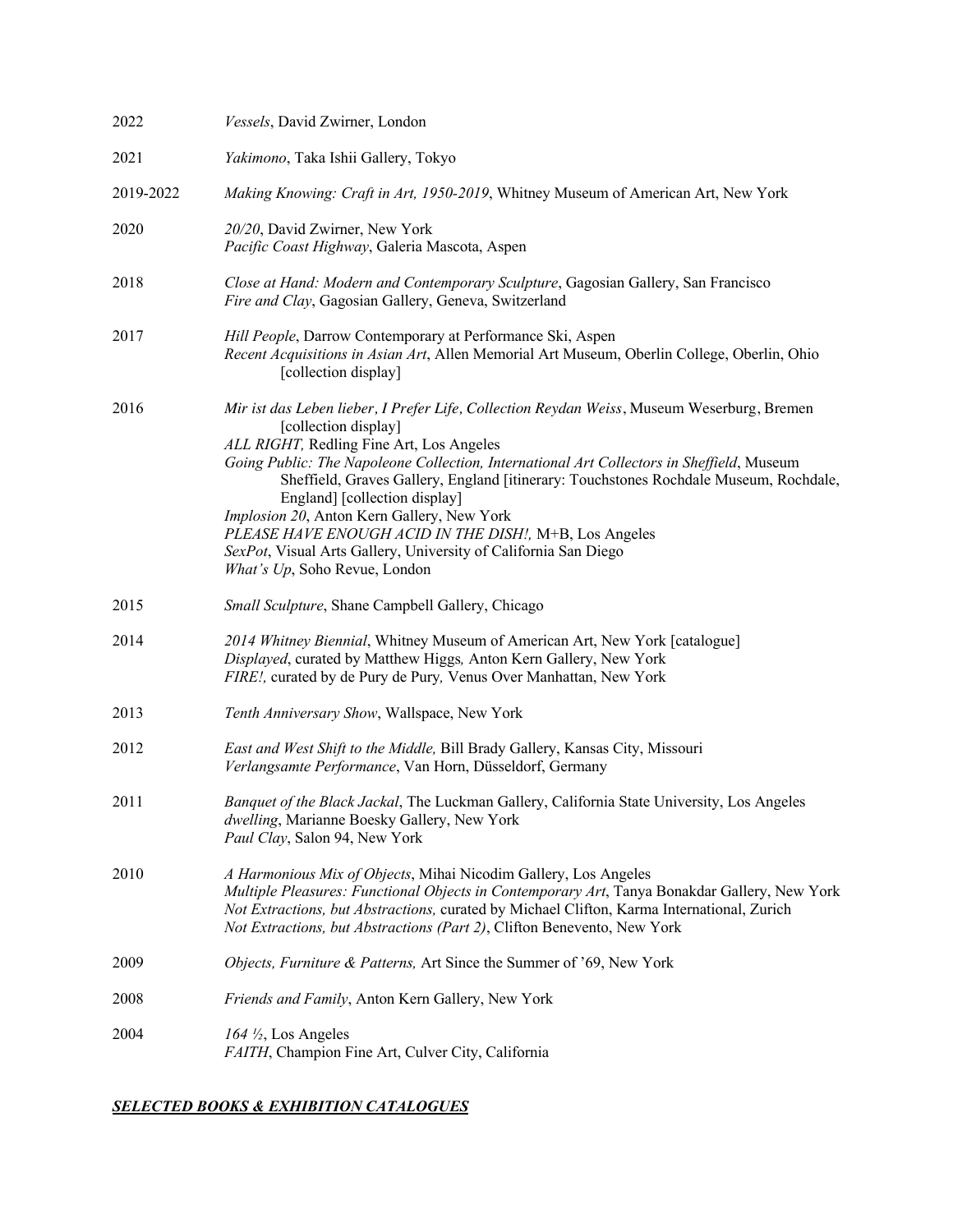| 2021 | <i>Shio Kusaka</i> , Neutra VDL Studio and Residences, Los Angeles                                                                                                   |
|------|----------------------------------------------------------------------------------------------------------------------------------------------------------------------|
| 2019 | <i>Shio Kusaka &amp; Jonas Wood.</i> Revised Edition. Texts by Jurriaan Benschop and Suzanne Swarts.<br>Stichting Voorlinden, in association with Gagosian, New York |
| 2018 | Shio Kusaka. Gagosian, New York (exh. cat.)                                                                                                                          |
| 2017 | Vitamin C: Clay and Ceramic in Contemporary Art. Edited by Clare Lilley. Phaidon, New York                                                                           |
| 2016 | <i>Shio Kusaka: Volume 3. Karma, New York</i>                                                                                                                        |
| 2015 | Jonas Wood and Shio Kusaka: Blackwelder. Text by Chris Wiley. Gagosian, New York (exh. cat.)                                                                         |
| 2014 | Whitney Biennial 2014. Edited by Stuart Comer, Anthony Elms, and Michelle Grabner. Whitney<br>Museum of American Art, New York (exh. cat.)                           |
| 2012 | Shio Kusaka: Pots. Text by Michael Ned Holte. Wood Kusaka Studio, Los Angeles                                                                                        |

## *SELECTED BIBLIOGRAPHY*

| 2022 | Becker, Morgan. "Shio Kusaka's 'one light year' celebrates the essential qualities of ceramic art."<br>Document Journal (March 31, 2022) [ill.] [online]                                                                                           |
|------|----------------------------------------------------------------------------------------------------------------------------------------------------------------------------------------------------------------------------------------------------|
| 2021 | Guimapang, Katherine. "Artist Shio Kusaka and architect Toshiko Mori named 2021 Isamu<br>Noguchi Award." bustler (August 24, 2021) [ill.] [online]<br>Guimapang, Katherine. "The 2021 Isamu Noguchi Award goes to artist Shio Kusaka and architect |
|      | Toshiko Mori." Archinect News (August 24, 2021) [ill.] [online]                                                                                                                                                                                    |
|      | "Shio Kusaka and Subversions of Japanese Pottery." Pen (September 25, 2021) [ill.] [online]                                                                                                                                                        |
| 2020 | Miranda, Carolina A. "Datebook: Shizu Saldamando's Portraits Reveal the Faces of L.A." Los<br>Angeles Times (February 6, 2020)                                                                                                                     |
|      | Peijko, Jennifer. "Throwing Light." Frieze Week Magazine (February 14-16, 2020): 12-13                                                                                                                                                             |
| 2019 | Cochran, Samuel. "Frieze L.A. Takes Over Paramount Studios with wHY-Designed Plan."                                                                                                                                                                |
|      | Architectural Digest (February 19, 2019)                                                                                                                                                                                                           |
|      | Schneider, Tim. "Who Were the Breakout Stars of New York's Spring Art Auctions? We<br>Crunched the Numbers to Find Out." Artnet (May 23, 2019)                                                                                                     |
| 2018 | Moroz, Sarah. "The Process Behind Shio Kusaka's Elegant, and Whimsical, Pots." Blouin Art Info<br>(May 24, 2018)                                                                                                                                   |
|      | Popescu, Adam. "Andy Warhol in the Powder Room. Christopher Wool on the Floor." The New<br>York Times (May 29, 2018)                                                                                                                               |
| 2017 | Jeong, Yun Hyeong. "Ways of Seeing & Touching." Vogue Korea (December 8, 2017)                                                                                                                                                                     |
|      | Sami, Emory. "6 Tips for Fighting Gender Inequality While Starting Your Own Art Collection."<br>Vice Media (January 3, 2017)                                                                                                                       |
| 2016 | Bagley, Christopher. "What Happens When Two Artists Fall in Love." W Magazine (September<br>27, 2016)                                                                                                                                              |
|      | Campbell, Andy. "Shio Kusaka." Artforum 55, no. 3 (November 2016): 286-287                                                                                                                                                                         |
|      |                                                                                                                                                                                                                                                    |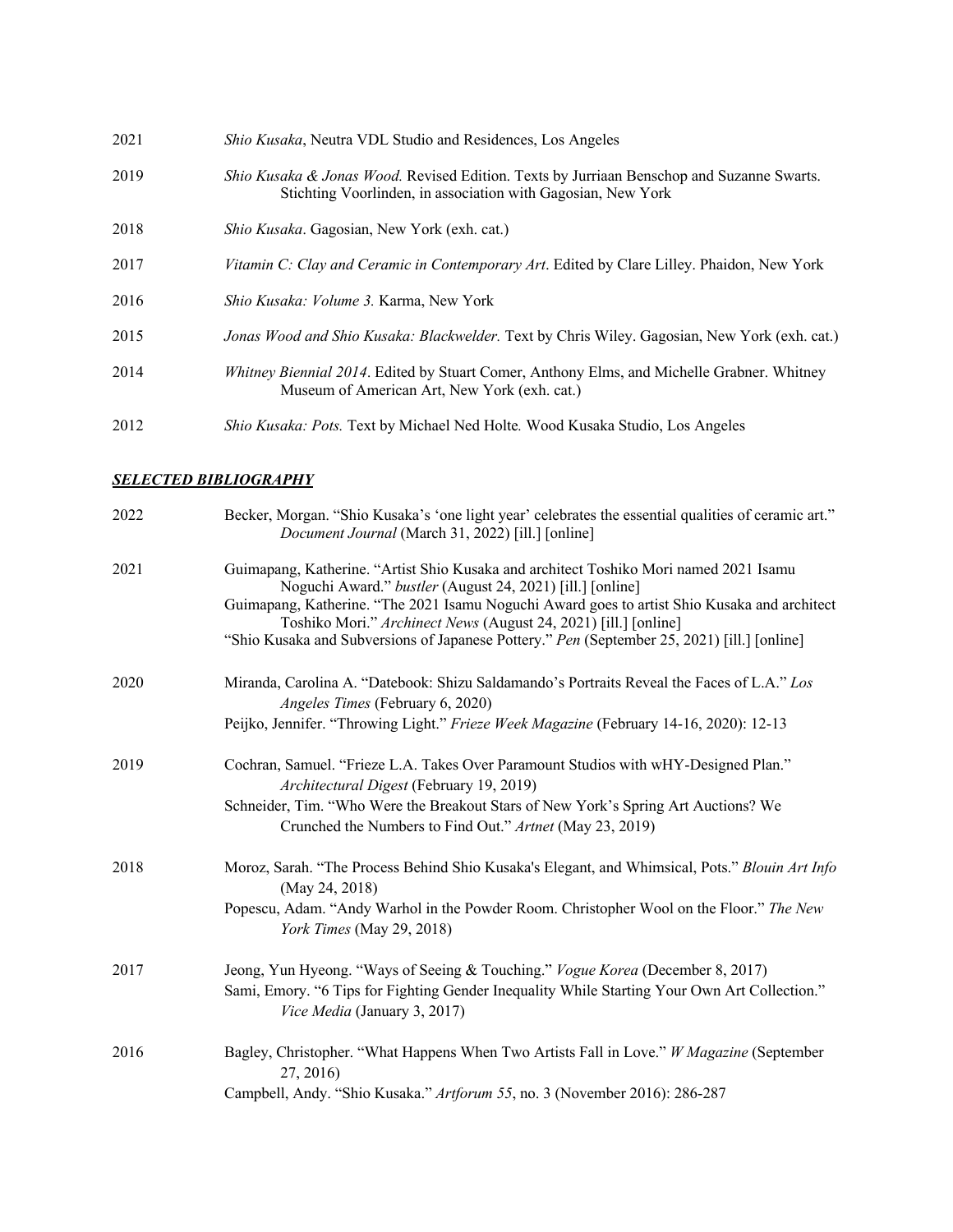|      | Eckardt, Stephanie. "At Home in the Studio with Shio Kusaka and Jonas Wood." W Magazine<br>(July 7, 2016)                                                                                                                                                                                    |
|------|----------------------------------------------------------------------------------------------------------------------------------------------------------------------------------------------------------------------------------------------------------------------------------------------|
|      | Miranda, Carolina A. "Datebook: Sprüth Mager's Key Artists, Japanese-Inspired Ceramics, Video<br>on Tricky Identity." Los Angeles Times (July 1, 2016)                                                                                                                                       |
|      | Slenske, Michael. "Playful Clay: Shio Kusaka's Vibrant Vessels Arrive at LA's Blum &<br>Poe." Wallpaper (July 6, 2016)                                                                                                                                                                       |
|      | Sobieski, Elizabeth. "Crafts Take A Giant Leap Forward." Huffington Post (July 11, 2016)                                                                                                                                                                                                     |
|      | Varadi, Keith J. "Shio Kusaka at Blum & Poe." Contemporary Art Review Los Angeles<br>$(CARLA)$ (July 21, 2016)                                                                                                                                                                               |
| 2015 | Bolwell, Sarah. "Jonas Wood and Shio Kusaka: Blackwelder." Asian Art Newspaper (February<br>24, 2015)                                                                                                                                                                                        |
|      | Crow, Kelly. "Jonas Wood and Shio Kusaka: Each Other's Artistic Muses." Wall Street Journal<br>(January 23, 2015)                                                                                                                                                                            |
|      | Lee, Edmund. "Artist Shio Kusaka and Jonas Wood Share Similar Creative Interests." South<br>China Morning Post (January 28, 2015)                                                                                                                                                            |
|      | Miller, Chris. "Review: Shio Kusaka/Shane Campbell Gallery." Newcity Art (January 7, 2015)<br>O'Toole, Sean. "Critics' Picks: Shio Kusaka and Jonas Wood." Artforum (February 2015)<br>Wee, Darryl. "Jonas Wood and Shio Kusaka at Gagosian Hong Kong." Blouin Artinfo (January<br>14, 2015) |
|      | "Dinosaurs at Gagosian Gallery?" Hong Kong Hustle (January 18, 2015)                                                                                                                                                                                                                         |
|      | "Shio Kusaka and Jonas Wood." The New Yorker (May 2015)                                                                                                                                                                                                                                      |
| 2014 | Boucher, Brian. "Displayed." Art in America (July 24, 2014)                                                                                                                                                                                                                                  |
|      | Bryant, Eric. "Generation Next: Joshua and Sonya Roth Collect with an Eye Toward the<br>Future." Art+Auction (August 23, 2014)                                                                                                                                                               |
|      | Dambrot, Shana Nys. "California Artists in the 2014 Whitney Biennial." KCET (January 17,<br>2014)                                                                                                                                                                                            |
|      | Grumbach, Matthew. "Willfully Idiosyncratic Art at Anton Kern Gallery." BlackBook (July 2,<br>2014)                                                                                                                                                                                          |
|      | Haskell, Rob. "Quiet Strength." Architectural Digest 71, no. 4 (April 2014): 65<br>Herbert, Martin. "Previewed." ArtReview (Summer 2014): 36-37                                                                                                                                              |
|      | Johnson, Ken. "'Displayed' at the Anton Kern Gallery." The New York Times (July 24, 2014)<br>McGarry, Kevin. "Art Matters: The Whitney Biennial's Last Upper East Side Hurrah." The New<br>York Times Style Magazine (March 7, 2014)                                                         |
|      | Russeth, Andrew. "'Displayed' at Anton Kern Gallery." Gallerist (July 23, 2014)<br>Schjeldahl, Peter. "Get With It: The Whitney Biennial." The New Yorker (March 17, 2014): 76-77<br>Smith, Roberta. "FIRE!." The New York Times (October 2, 2014)                                           |
|      | Vartanian, Hrag. "Whitney Biennial 2014: Michelle Grabner on the Fourth<br>Floor." hyperallergic.com (March 4, 2014)                                                                                                                                                                         |
|      | Wappler, Margaret. "Inside the Home of Two of L.A.'s Fastest Rising Artists." Elle, no.<br>352 (December 2014): 277-78                                                                                                                                                                       |
|      | Whitford, Emma. "The Everything Guide to Urban Claymaking." New York Magazine (June 18,<br>2014)                                                                                                                                                                                             |
|      | Zhong, Fan. "Display Tactics." W Magazine (July 24, 2014)                                                                                                                                                                                                                                    |
| 2013 | Ng, David. "Whitney Biennial to Include L.A. Artists, David Foster Wallace." Los Angeles Times<br>(November 2013)                                                                                                                                                                            |
|      | Segal, Troy. "Earthy Vessels." IN New York (June 2013)                                                                                                                                                                                                                                       |